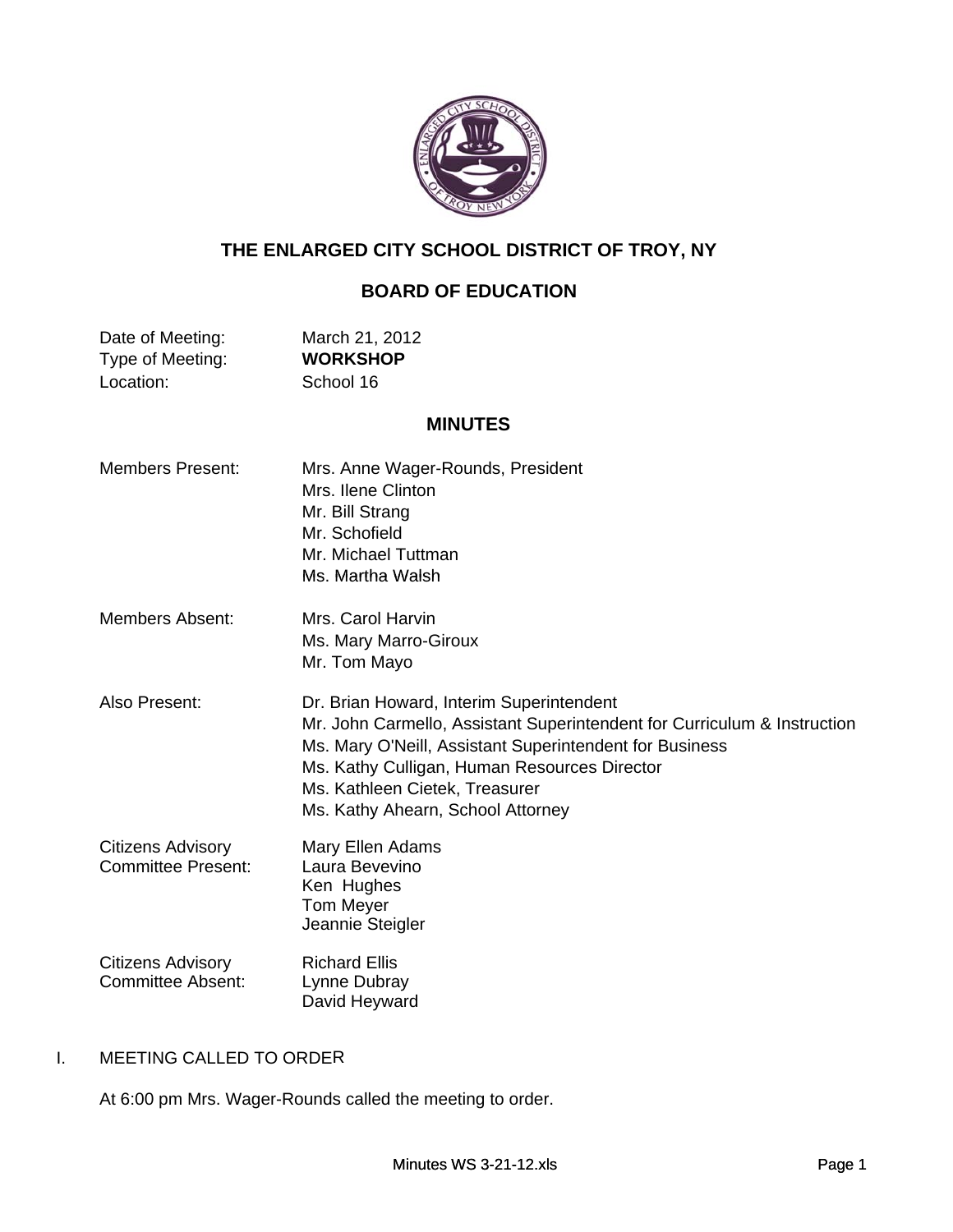#### II. EXECUTIVE SESSION

Mrs. Wager-Rounds made a motion to move to Executive Session for the purpose of a 3020-a matter regarding a tenured employee. Mr. Carmello, Ms. Culligan, Ms. Ahearn and Mrs. Bruno also attended.

#### III. ACTION ITEMS

A. SUPERINTENDENT'S RECOMMENDATIONS - HUMAN RESOURCES (Reviewed by J. Carmello)

**Mrs. Wager-Rounds made a motion to approve Item A (1). Second: Mr. Schofield Carried: 6-0**

1. 2011-12 THS Odyssey of the Mind Volunteer

Ann Clemente

### IV. NON-ACTION ITEMS

#### A. PS 16 PRINCIPAL'S PRESENTATION - T. FORD

Dr. Tracy Ford began this school year as new Principal at PS16; staff, parents and student are all very supportive. He reported that the transition at School 16 following last year's redistricting was seamless. PS 16 has 372 students; 154 are new students. 51 percent of students receive free or reduced lunches with more diversity of student enrollment. There is a new breakfast program at School 16 with students eating at 7:30 am in the cafeteria. There are numerous programs which include Michelle Obama's school Challenge for healthier eating; Emma Willard student tutoring; YMCA Advantage Program and Albany Institute of History and Art.

#### B. GRANTS REPORT - K. SLEZAK

Ms. Kathleen Slezak gave an overview of the activities in the funded programs Office. She was the grants coordinator in 2007 for one and half years; and resumed the position in August 2011. This position was left vacant until recently and this has caused significant problems. The District's federal programs were recently audited by State Education; everything was under scrutiny, both programs and financials. There was comprehensive review of documents for one month. Following that, in December 2011, SED sent nine staff members to spend a week in interviews and more document reviews. There was no misuse of money found but we need to implement better procedures on how money is used. There were also significant programmatic issues, some of which will involve the Board of Education in policy revision. Dr. Howard and Mr. Carmello will address issues. Ms. Slezak feels strongly that we need to keep someone in this position to replace her since she is retiring. She is willing to assist with transition of new person. Mrs. Clinton thanked Ms. Slezak for her hard work and congratulated her on her retirement.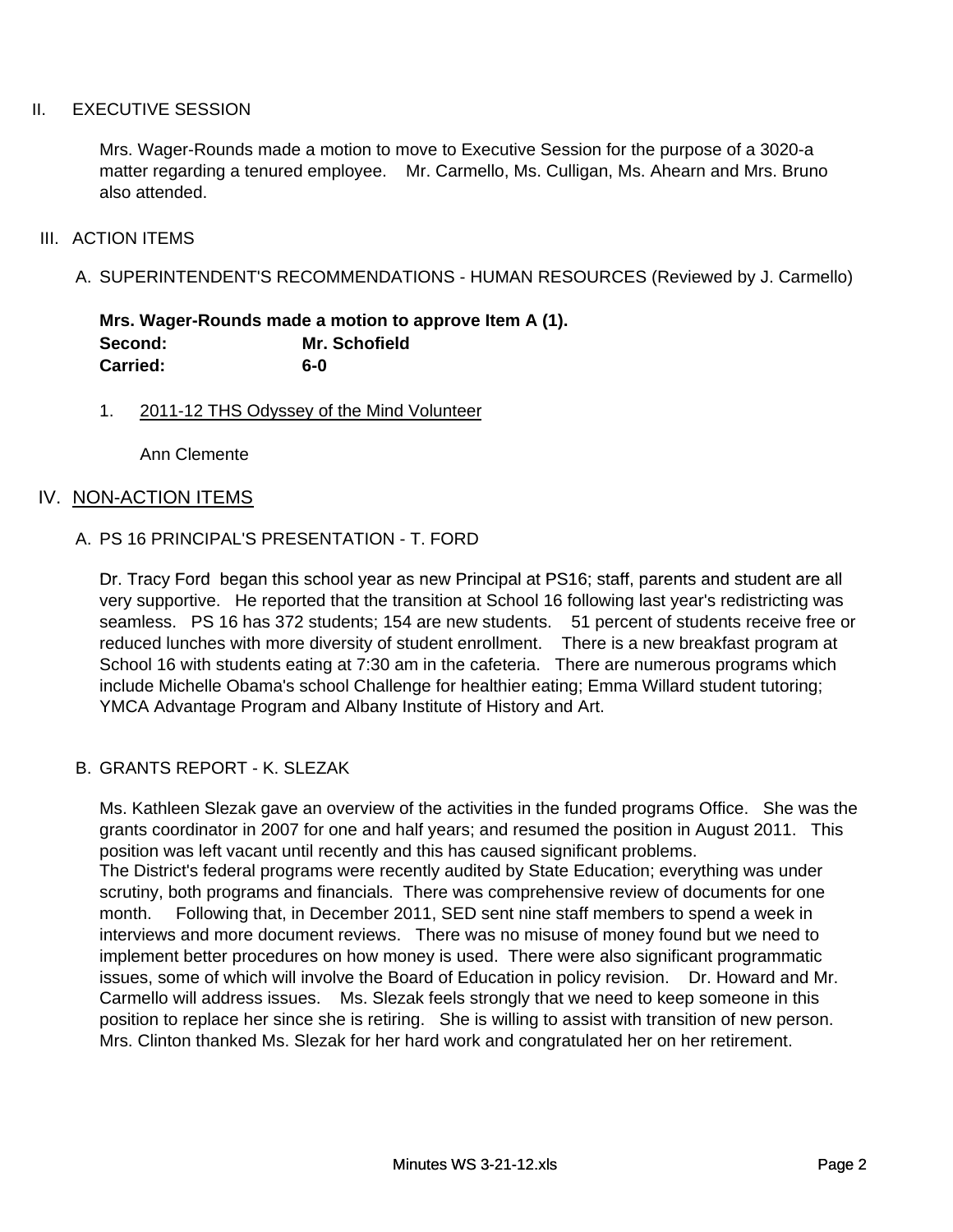## C. BUDGET DEVELOPMENT - M. O'NEILL

### 1. Financial Reports

Ms. Kathleen Cietek, Treasurer, reported on February financial reports. Budget transfers for February were salary-related to cover substitute costs. Claims Audit - 366 payment checks with a total of \$6.8 million payments approved. UPK providers have been complying with their contractual obligations regarding student attendance. Claims Auditor is continuing to audit the accuracy of the payroll.

General Funds - total revenues are up approximately \$1.3 million from the same time last year. This is due to the refund of prior year in which we received a reimbursement for insurance. School Lunch Fund continues to show an increase in revenue; we expect a profit at the end of the year. Nothing significant to report for the Book Store.

There is currently one grant in the Special Aid Fund that is under review for approval for Title I School Improvement. The requested funds have been received and will be reflected in the March financial report. Treasurer's report shows all accounts have reconciled.

### 2. Budget Draft 4

Dr. Brian Howard, Interim Superintendent, made a power point presentation regarding the proposed 2012-13 budget. This is the most difficult budget crisis he has experienced in 40 years. Last year Troy passed \$92,416,493; at the beginning of the budgeting process the Dr. Howard discussed Budget Drafts 2 and 3 that were presented at previous meetings. he presented Draft 4 with 3 stages of cuts totally nearly \$2,400,000 to achieve a 2% tax levy. This draft included reductions in equipment, supplies, permanent elementary substitutes costs and an increase for health insurance. Additional cuts due to a shortage of revenue would result in a worst case scenario with a devastating elimination of an additional 31 positions (10 non-instructional; 1 administrator and 20 instructional positions) above the 11 cuts already in District is looking at reducing 12 reading teachers because Troy has the highest number of reading staff but the student achievement is at the same level as similar districts with less than one-half the number of reading teachers. It would be more effective to change current AIS He explained that a contingency budget (if voters do not pass budget two times) would require an additional reduction of \$641,000. Dr. Howard is extremely concerned about the overall impact budget cuts will have on our students.

There is a potential for savings from Questar III who is offering shared services of central business office. We are still waiting for savings information regarding "Futures Education" study of special education; retirement incentives and state aid.

### 3. Discussion

Mr. Schofield would like us to look at contacting out for all services that could provide a savings, including auditors and vendors.

Mrs. Wager-Rounds said she met with legislators regarding the budget. She does not feel our District is unique except that we have a disadvantage with the tax cap because many of Troy's commercial properties do not pay taxes.

Mr. Strang asked for a clarification regarding the reduction of reading teachers. 8.0 FTE is equivalent to 12 reading teachers because 4 teachers will be brought back. Mr. Strang asked if Grants position will be filled.

Dr. Howard said as funding comes in, positions will be restored.

Mr. Schofield asked the BOE to consider what would be an acceptable tax cap. Public perception is 2% but Troy can go as high 3.6% to remain within the legal limit. It was suggested that BOE meets with City Council to explain impact of new tax levy cap. Mrs. Adams asked about grants for available next year available for potential funding.